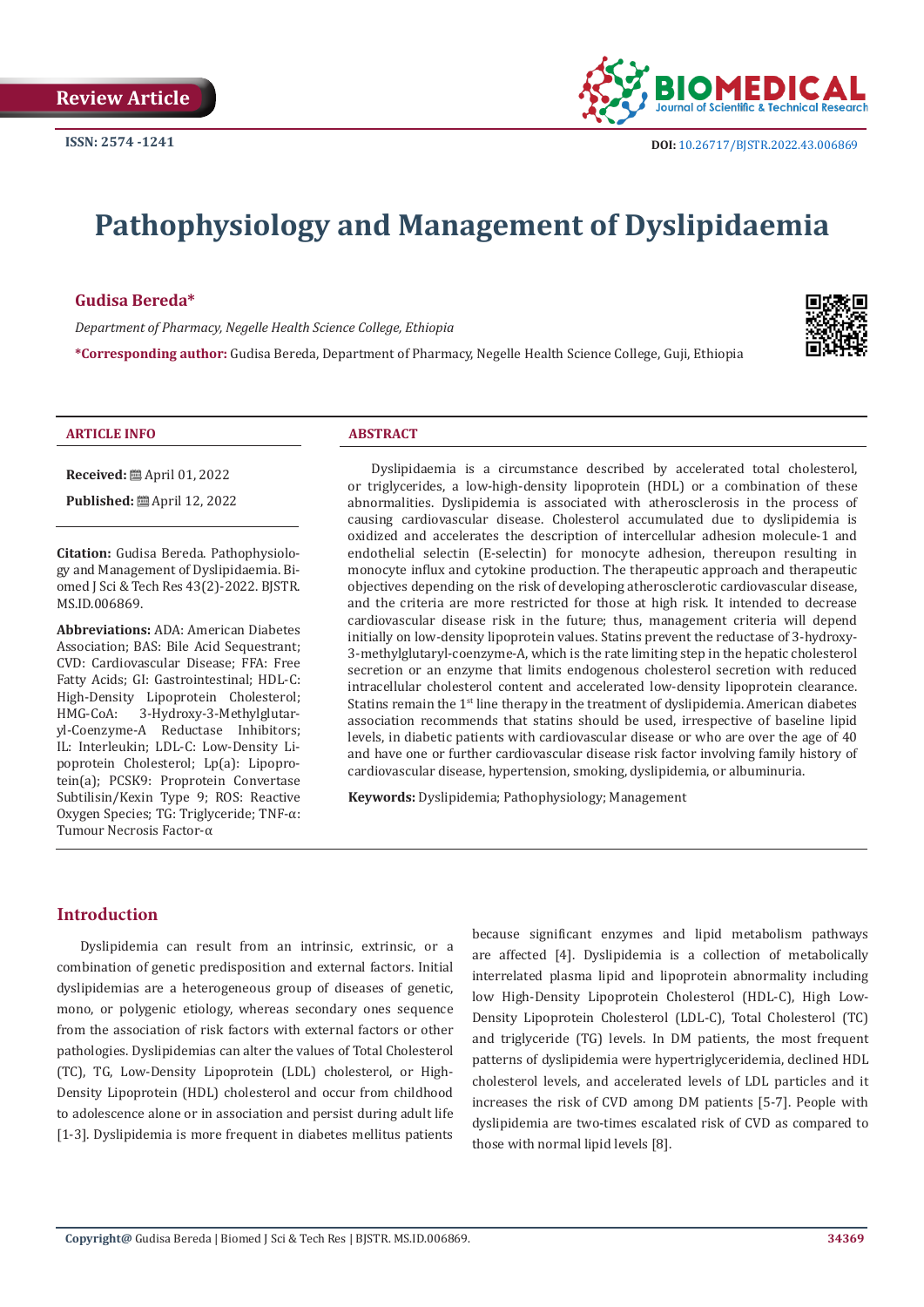# **Pathophysiology**

Dyslipidemia is associated with atherosclerosis in the procedure of causing cardiovascular disease. Cholesterol accumulated due to dyslipidemia is oxidized and accelerates the description of intercellular adhesion molecule (ICAM)-1 and endothelial selectin (E-selectin) for monocyte adhesion, thereupon sequencing in monocyte influx and cytokine generation. The monocytes differentiate into macrophages and synthesis Monocyte Chemoattractant Protein (MCP)-1 to more promote the influx of monocytes. Furthermore, monocytes synthesis cytokines, such as interleukin (IL)-6, and increases the oxidation of cholesterol through the release of oxidizing substances. Macrophages absorb oxidized cholesterol and become foam cells, which are deposited on the walls of the blood vessels. This procedure sequences in the formation of plaque and causes atherosclerosis. In this manner, dyslipidemia accelerates the risk of atherosclerosis and cardiovascular disease [9-14]. Atherosclerotic lesions are considered to arise from transport and retention of plasma LDL through the endothelial cell layer into the extracellular matrix of the subendothelial space. Once in the artery wall, LDL is chemically revised through oxidation and nonenzymatic glycation, mildly oxidized LDL then recruits monocytes into the artery wall.

These monocytes then become transformed into macrophages that increase LDL oxidation. Repeated damage and repair within an atherosclerotic plaque finally lead to a fibrous cap protecting the underlying core of lipids, collagen, calcium, and inflammatory cells such as T lymphocytes. Maintenance of the fibrous plaque is critical to inhibit plaque rupture and subsequent coronary thrombosis [15,16]. Oxidative stress represents one of the basic pathogenetic procedures of atherosclerosis, as the escalated generation of Reactive Oxygen Species (ROS) is closely related to endothelial dysfunction and the promotion of the vascular inflammatory response. Common situations that are also respected as cardiovascular risk factors that predispose to atherosclerosis, such as hypercholesterolemia, hypertension, diabetes, and smoking, are associated with accelerated generation of ROS. Atherosclerosis is also recognized as an inflammatory disorder of the medium and large arteries. Cytokines have a paramount influence on the pathogenesis of this disease as they are included in all stages of atherosclerosis. Tumour necrosis factor-α (TNF-α), interleukin (IL)-1, and IL-6 are pro-atherogenic cytokines generated by macrophages, lymphocytes, natural killer cells, and vascular smooth muscle cells. TNF-α and IL-1 promote the description of cytokines, adhesion molecules, and the migration and mitogenesis of vascular smooth muscle and endothelial cells on the vascular wall during the atherosclerotic procedure [17-20].

## **Diagnostic Procedure**

Screening can be at fast or postprandial (higher TG in the latter) but must be verified in two fasting samples (12-h minimum fast) if altered, 2–3 weeks apart. The percentage between these two values will be used for diagnostic and therapeutic purposes. The postprandial sample notifies the determination of non-HDL cholesterol by subtracting HDL from the TC. Inflammation secondary to severe infections can cause importantly accelerated TG, for which lipid profile screening should not be performed in 3 weeks after infections. A fasting lipoprotein profile that involves total cholesterol, LDL, HDL, and Triglycerides should be measured [21,22] (Table 1).

**Table 1:** Classification of total LDL, HDL, cholesterol and triglycerides.

| <b>Total cholesterol</b> |                       |  |  |  |
|--------------------------|-----------------------|--|--|--|
| $<$ 200 $mg/dL$          | Desirable             |  |  |  |
| 200-239mg/dL             | Borderline high       |  |  |  |
| $\geq$ /240mg/dL         | High                  |  |  |  |
| <b>LDL</b> cholesterol   |                       |  |  |  |
| $<$ 100mg/dL             | Optimal               |  |  |  |
| 100-129mg/dL             | Near or above optimal |  |  |  |
| 130-159mg/dL             | Borderline high       |  |  |  |
| 160-189mg/dL             | High                  |  |  |  |
| $\geq$ /190md/dL         | Very high             |  |  |  |
| <b>HDL</b> cholesterol   |                       |  |  |  |
| $<$ 40mg/dL              | Low                   |  |  |  |
| $\geq$ /60mg/dL          | High                  |  |  |  |
| <b>Triglycerides</b>     |                       |  |  |  |
| $<$ 150mg/dL             | Low                   |  |  |  |
| 150-199mg/dL             | Borderline high       |  |  |  |
| 200-299mg/dL             | High                  |  |  |  |
| $\ge$ /500mg/dL          | Very high             |  |  |  |

## **Treatment**

The therapeutic approach and therapeutic objectives depending on the risk of developing atherosclerotic CVD, and the criteria are further restricted for those at high risk. It aimed to decrease CVD risk in the future; thus, management procedures will depend initially on LDL values [23].

## **Lifestyle Modifications**

The management basis is focused on diet and at least 30–60 min of physical activity. Tobacco smoke exposure (passive or active) should be avoided and age-appropriate sleeping habits should be adopted. Restricted total fats, saturated fats, cholesterol intake,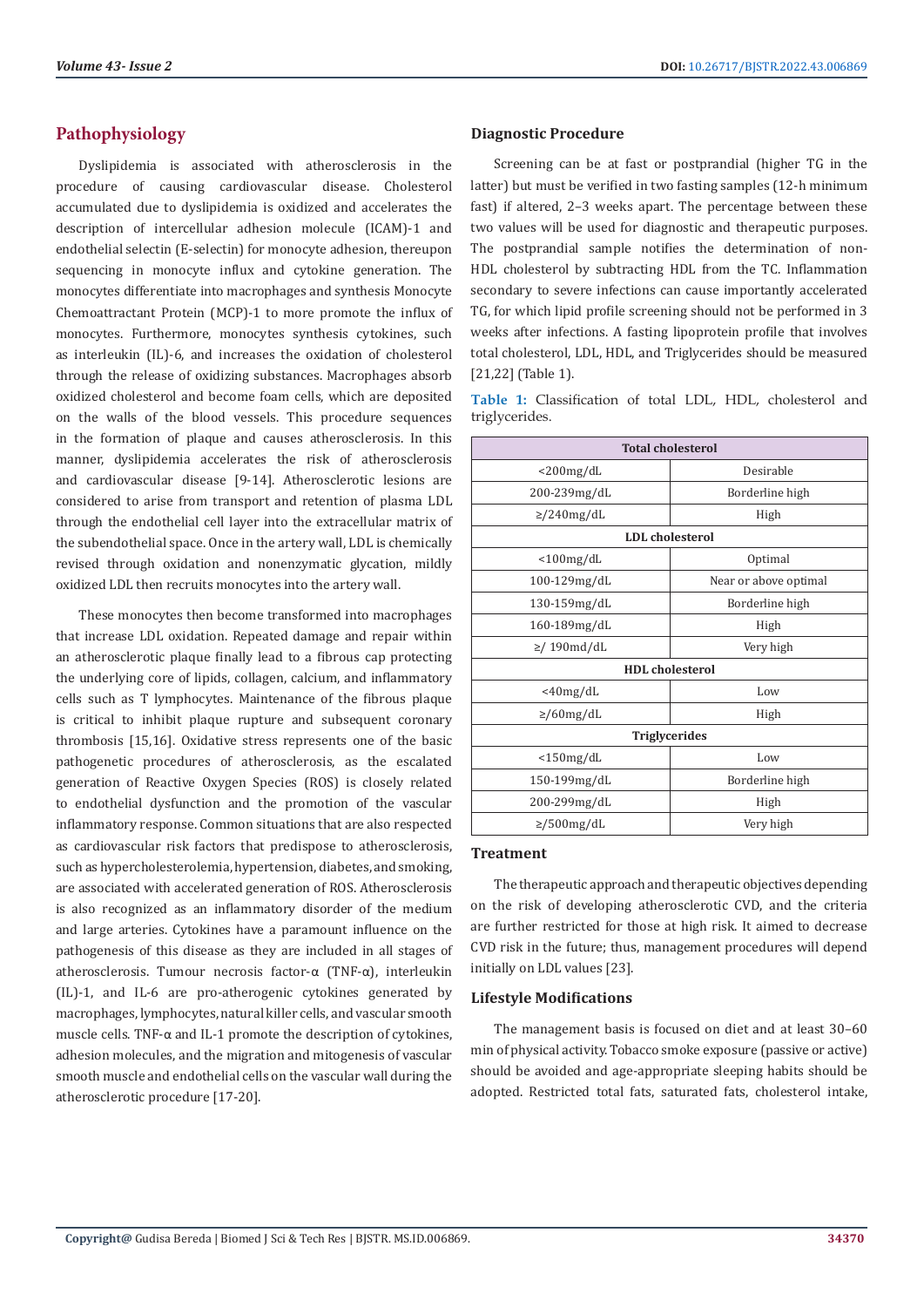modest accelerate in polyunsaturated fat, accelerated soluble fiber intake and weight reduction (initial goal of 10%) if needed [24-27]. The recommended diet is depending on escalated consumption of fruit, vegetables, and whole grains compared to the average of ingested fat (lipids by 25%–30%; carbohydrates by 55%, and proteins by 15%–20% of the total calories) [28].

## **Pharmacological Therapy**

Pharmacotherapy should be thought-out comprehending to CVD risk stratification. The decision to commence pharmacological treatment depends on age, severity, and the availability of other individual or familial CVD risk factors [29,30]. The intentions of management are to lower total and LDL cholesterol in order to decrease the risk of first or recurrent events such as myocardial infarction, angina, heart failure, ischemic stroke, or other forms of peripheral arterial disease such as carotid stenosis or abdominal aortic aneurysm [31-33]. Pharmacological management perhaps instituted ad initium in high-risk individuals with LDL of ≥130 mg/ dl and age of >10 years. In the case of pharmacological therapy indication, the patient should be referred for hospital consultation [34].

# **3-Hydroxy-3-Methylglutaryl-Coenzyme-A Reductase Inhibitors (Statins)**

Statins prevent the reductase of 3-hydroxy-3-methylglutarylcoenzyme-A (HMG-CoA), which is the rate limiting step in the hepatic cholesterol secretion or an enzyme that limits endogenous cholesterol synthesis with reduced intracellular cholesterol content and accelerated LDL clearance [35,36]. Statins remain the 1stline therapy in the treatment of dyslipidemia. ADA recommends that statins should be used, irrespective of baseline lipid levels, in diabetic patients with CVD or who are over the age of 40 and have one or further CVD risk factor involving family history of CVD, hypertension, smoking, dyslipidemia, or albuminuria. Statin treatment is also recommended for diabetic patients under the age of 40 with multiple CVD risk factors or LDL > 100 mg/ dl (82.6mmol/l) despite lifestyle intervention [37]. Statins are most effective at lowering LDL and, to a lesser extent, also lower triglycerides and raise HDL. Furthermore, statins have antiinflammatory and anti-thrombotic properties and the capability to stabilize atherosclerotic plaques [38]. The most frequently used are rosuvastatin or pravastatin (over 8 years old), and other statins (atorvastatin, simvastatin, or lovastatin) are recommended above 10 years old [39]. Adverse drug reactions: Constipation less than10%; increased serum aminotransferase levels (initially alanine aminotransferase); increased creatine kinase levels; myopathy [40].

## **Nicotinic Acid**

Nicotinic acid (eg, extended-release niacin, immediate-release niacin) prevents the lipolysis of adipocytes, which sequences in reduced FFA levels, decreased VLDL secretion, and a slight accelerate in HDL generation rate and reduced catabolism of HDL. These alter by niacin subsequently lead to 15%–35% lower TG levels and 10%–25% higher HDL-C concentrations [41-43]. Niacin is recently the frequent potent medicine in increasing HDL cholesterol. Niacin also has moderate effect in lowering LDL-cholesterol, triglycerides and lipoprotein (a) [44]. Adverse drug reactions: Cutaneous flushing; itching (aspirin 325 mg shortly before niacin ingestion); GI intolerance; hyperglycaemia; hhyperuricemia and hepatotoxicity [45,46].

## **Bile Acid Sequestrants**

Bile acid scavengers (e.g., Cholestyramine resin, colesevelam, colestipol HCl) bind to bile acids, decreasing their absorption, and enhancing their hepatic secretion, thus reducing the cholesterol content of the hepatocytes [47]. Bile Acid Sequestrants (BAS) bind to bile acids in the intestinal lumen, thereupon interrupting the enterohepatic circulation of bile acids. As a sequence, the liver accelerates the generation of bile acids, which leads to reduce in cholesterol pool. BAS lower plasma total and LDL-cholesterol while increasing HDL-cholesterol and apoA1. The cholesterol-lowering effect of BAS perhaps accompanied by accelerates in triglycerides [48-50].

**Adverse Drug Reactions**: Constipation; bloating; epigastric fullness; nausea, and flatulence are most frequently observed and injured absorption of fat soluble vitamins, digoxin, warfarin, thiazides, b-blockers, thyroxine and phenobarbital [51]. The following are recommended for patients receiving BASs accelerate fluid uptake; modify the diet to enhance bulk, and use stool softeners [52].

**Cholesterol Absorption Inhibitors**: Cholesterol absorption inhibitors (e.g., ezetimibe) are a class of hypocholesterolemic medicine that prevents intestinal cholesterol absorption from plant sterols. They can be used from ten years of age as monotherapy or in association with statins, useful in children/adolescents with familial hypercholesterolemia or high-risk factors for immature CVD, who do not reach therapeutic objectives with the optimized statin dose. They do not change TG, vitamin A, and D, fat, or bile acids absorption [53,54]. Ezetimibe decreases the cholesterol content of both fasting and postprandial triglyceride-rich lipoproteins, thereupon lowering the concentrations of atherogenic remnant particles [55].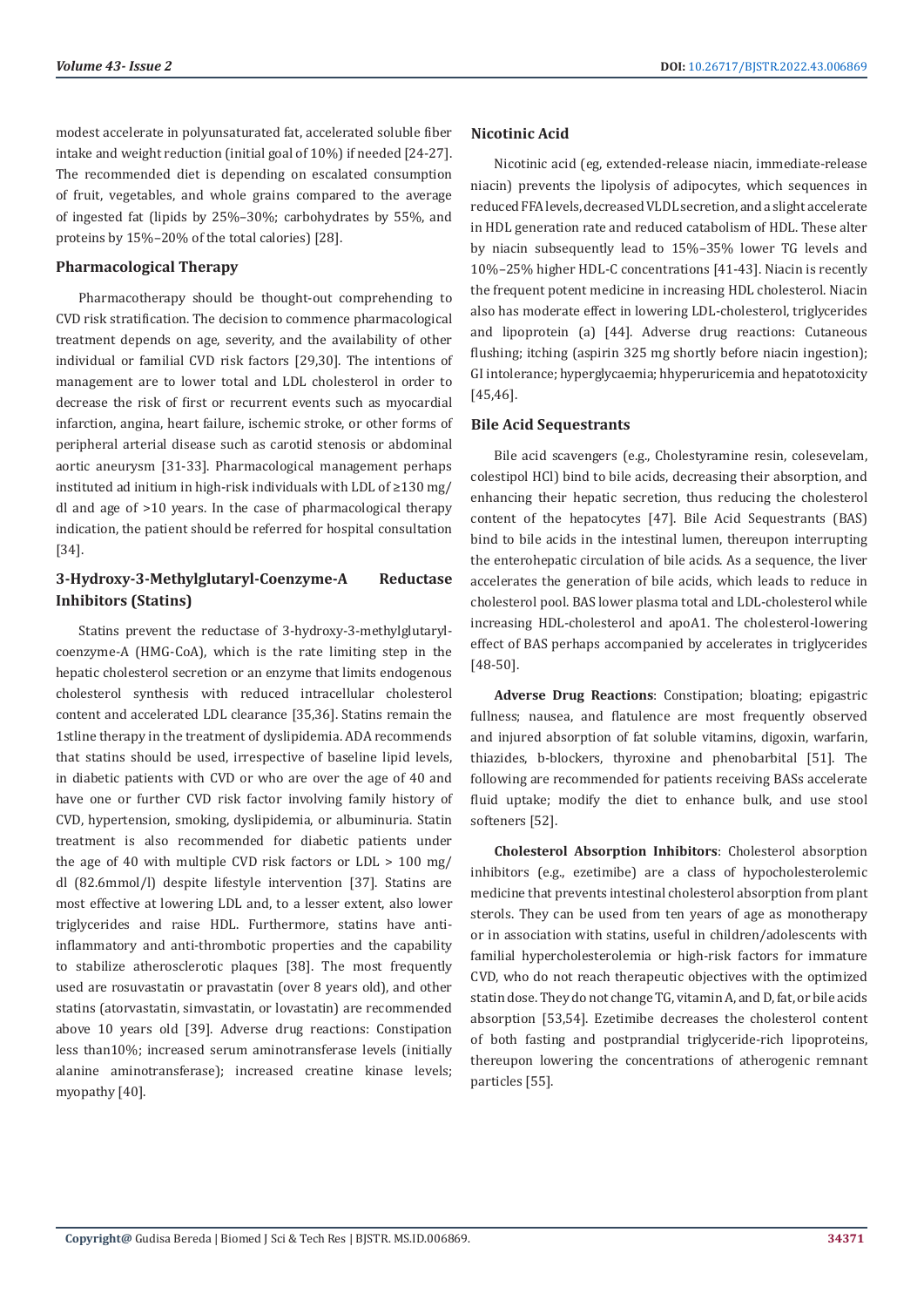#### **Fibrates**

Fibrates (eg, Bezafibrate, fenofibrate (micronized/microcoated/ nano crystals), gemfibrozil) action is linked to the initiation of transcription of genes included in peroxisomal-oxidation; this procedure is mediated by specific transcription factors called peroxisome proliferator activated receptors (PPARs) [56].

The mechanisms of action of fibrates can be divided into 5 groups:

- **1)** Initiation of lipoprotein lipolysis
- **2)** Initiation of hepatic fatty acid (FA) intake and decrement of hepatic TG generation

**Table 2:** Effects of drug therapy on lipids and lipoproteins.

- **3)** Escalated removal of LDL particles
- **4)** Decrement in neutral lipid, and
- **5)** Accelerate in HDL generation and stimulation of reverse cholesterol transport [57].

Fibrates are the most potent medicines for lowering triglycerides. They also lower LDL and raise HDL. They are preferentially used in hypertriglyceridemia, but their use in under eighteen years old is not yet confirmed, thus only revealed in children with hypertriglyceridemia of >500 mg/dl or at risk of pancreatitis, who are unresponsive to dietary measure [58]. Adverse drug reactions: Gastrointestinal complaints; rash; dizziness; transient increases in transaminase levels and alkaline phosphatase [59] (Table 2).

| <b>Medications</b>                                     | <b>Class</b>                         | <b>Mechanism of action</b>                                       | <b>Effects on lipids</b>                           | <b>Effects on lipoproteins</b>                  |
|--------------------------------------------------------|--------------------------------------|------------------------------------------------------------------|----------------------------------------------------|-------------------------------------------------|
| Niacin                                                 | Nicotinic acid                       | Decrease LDL and VLDL<br>synthesis                               | Decrease cholesterol and<br>decrease triglycerides | Decrease LDL, increase HDL<br>and decrease VLDL |
| Cholestyramine resin,<br>colesevelam, colestipol HCl   | Bile acid sequestrants               | Increase LDL catabolism:<br>decrease cholesterol<br>absorption;  | Decrease cholesterol                               | Decrease LDL and increase<br><b>VLDL</b>        |
| Lovastatin, rosuvastatin,<br>atorvastatin, simvastatin | HMG-CoA or statin                    | Decrease LDL synthesis and<br>increase LDL catabolism            | Decrease cholesterol                               | Decrease LDL                                    |
| Ezetimibe                                              | Cholesterol absorption<br>inhibitors | Blocks cholesterol<br>absorption across the<br>intestinal border | Decrease cholesterol                               | Decrease LDL                                    |
| Bezafibrate, fenofibrate,<br>gemfibrozil               | Fibrates                             | Increase VLDL clearance<br>and decrease VLDL<br>synthesis        | Decrease triglycerides and<br>decrease cholesterol | Decrease LDL, increase HDL<br>and decrease VLDL |
| Omega-3-fatty acids                                    | Fish oil supplementation             | decrease the hepatic<br>synthesis of TG                          | Decrease TG                                        | Decrease hepatic secretion<br>of VLDL           |

## **Omega-3-Fatty Acids or Fish Oil Supplementation**

Omega-3 fatty acids lower triglycerides but have little effect on LDL and HDL. Additionally to hypotriglyceridemic consequences, omega-3 fatty acids perhaps ameliorate inflammation, attenuate endothelial function and decrease thrombus formation. Omega-3 fatty acids, which reduce the hepatic secretion and accumulation of TG, have been indicated to decrease plasma TG by 25%–30% by effectively decreasing the hepatic synthesis of VLDL [60].

## **Proprotein Convertase Subtilisin/Kexin Type 9 (PCSK9 Inhibitor)**

PCSK9 inhibitor (eg, Alirocumab; Evolocumab) prevent the lysosomal breakdown of LDL receptors, consequently accelerating their cell surface description. PCSK9 is a protein initially described in liver, intestine and kidney. It binds to LDL receptors and promotes their breakdown, consequently decreasing the removal of LDL from plasma. While gain-of-function mutations of PCSK9 cause hypercholesterolemia, loss-of-function mutations are associated

with hypocholesterolemia and decreased risk of CVD [61].

## **Combinations**

Techniques for combination therapies with statins to reach even lower cholesterol levels have been reviewed. Combinations can be made with ezetimibe, which prevents the intestinal cholesterol absorption by interaction with Niemann-Pick C1 like 1 protein (NPC1L1), which sequences in an additional 20% lowering effect on LDL-C, but without affecting TG or HDL-C concentrations. Statin plus a BAR or niacin plus a BAR provide the highest reduction in total and LDL cholesterol. The concomitant use of fibrates and statins increased adverse muscle effects. Combination therapy of fibrates with statins in patients with diabetes and the characteristic dyslipidemia with high TG and low HDL-C occasionally have beneficial consequences. Thereupon, fenofibrate perhaps used to manage residual dyslipidemia in diabetic patients on top of statin therapy. Regimens aimed to accelerate HDL levels should involve either gemfibrozil or niacin, with statins combined with either of these medicines perhaps sequence in a higher incidence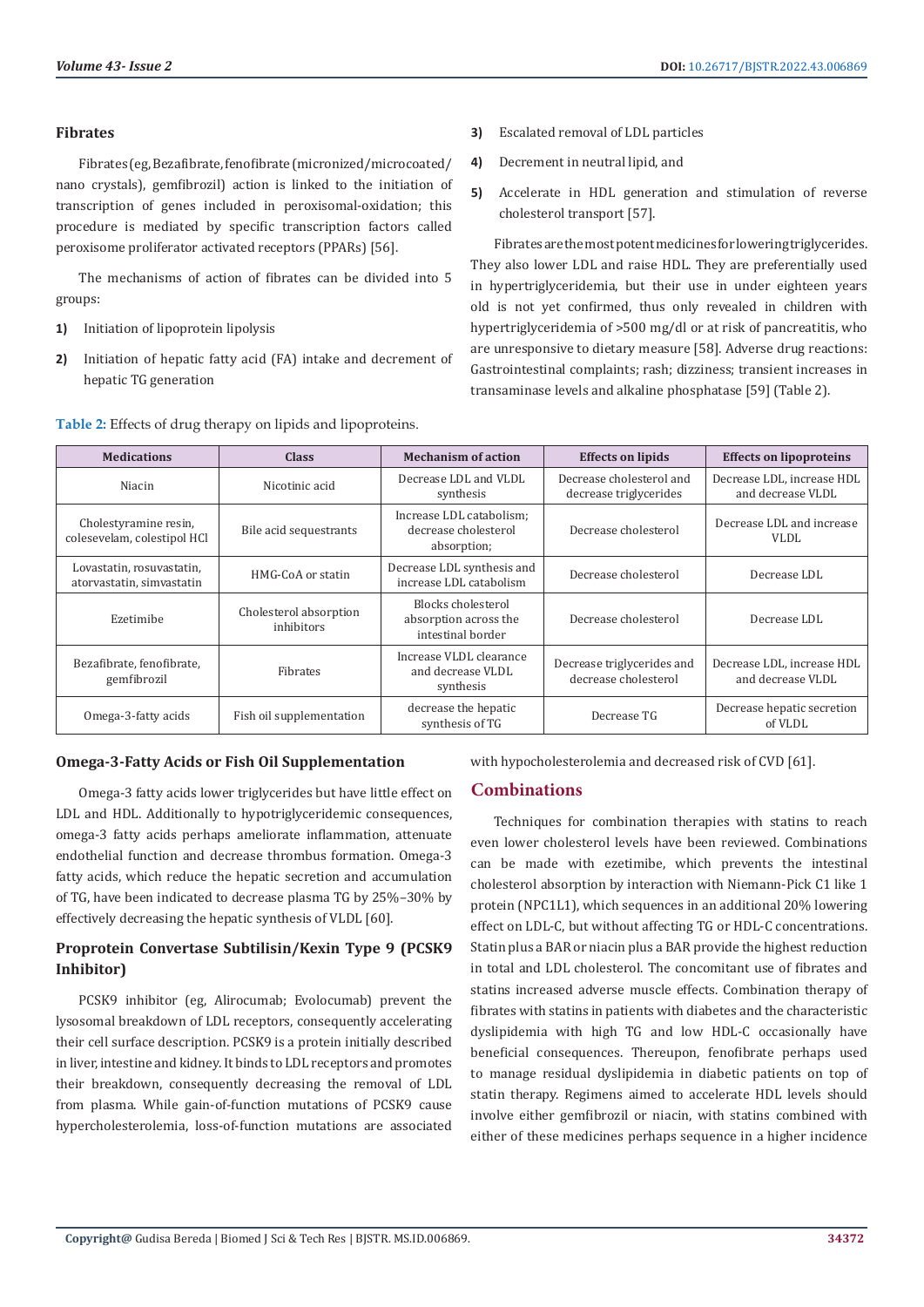of hepatotoxicity or myositis. Omega-3 fatty acids have also been indicated to accelerate the transformation of VLDL into IDL, which notifies an additional benefit for combining omega-3 fatty acids with statins by accelerated catabolism of VLDL, IDL and LDL [62,63].

## **Conclusion**

Dyslipidemia can sequence from an intrinsic, extrinsic, or a combination of genetic predisposition and external factors. Oxidative stress represents one of the basic pathogenetic procedures of atherosclerosis, as the accelerated generation of Reactive Oxygen Species (ROS) is closely related to endothelial dysfunction and the promotion of the vascular inflammatory response. Statins remain the 1stline therapy in the treatment of dyslipidemia. ADA recommends that statins should be used, irrespective of baseline lipid levels, in diabetic patients with CVD or who are over the age of 40 and have one or more CVD risk factor involving family history of CVD, hypertension, smoking, dyslipidemia, or albuminuria. Statin therapy is also recommended for diabetic patients under the age of 40 with multiple CVD risk factors or LDL > 100 mg/dl (82.6mmol/l) despite lifestyle intervention

## **Acknowledgment**

The author would be grateful to anonymous reviewers for the comments that increase the quality of this manuscript.

## **Data Sources**

Sources searched include Google Scholar, Research Gate, PubMed, NCBI, NDSS, PMID, PMCID, Scopus database, Scielo and Cochrane database. Search terms included: pathophysiology and management of dyslipidemia.

## **Funding**

None.

## **Availability of Data and Materials**

The datasets generated during the current study are available with correspondent author.

## **Competing Interest**

The author has no financial or proprietary interest in any of material discussed in this article.

## **References**

- 1. [Jeong J, Kim M \(2022\) Awareness and Related Factors of Dyslipidemia in](https://pubmed.ncbi.nlm.nih.gov/35052276/)  [Menopausal Women in Korea. Healthcare 10\(1\): 112.](https://pubmed.ncbi.nlm.nih.gov/35052276/)
- 2. [Tang N, Ma J, Tao R, Chen Z, Yang Y, et al. \(2022\) The efects of the](https://pubmed.ncbi.nlm.nih.gov/35042940/)  [interaction between BMI and dyslipidemia on hypertension in adults.](https://pubmed.ncbi.nlm.nih.gov/35042940/)  [Scientifc Reports 12\(1\): 927.](https://pubmed.ncbi.nlm.nih.gov/35042940/)
- 3. [Kim HL, Chung J, Kim KJ, Kim HJ, Seo WW, et al. \(2022\) Lifestyle](https://pubmed.ncbi.nlm.nih.gov/35128848/) [Modification in the Management of Metabolic Syndrome: Statement](https://pubmed.ncbi.nlm.nih.gov/35128848/) [From Korean Society of CardioMetabolic Syndrome \(KSCMS\). Korean](https://pubmed.ncbi.nlm.nih.gov/35128848/) [Circ J 52\(2\): 93-109.](https://pubmed.ncbi.nlm.nih.gov/35128848/)
- 4. [Kim E \(2022\) Clinical and diagnostic importance of dyslipidemia](https://pubmed.ncbi.nlm.nih.gov/35038832/) [in children and adolescents during the coronavirus disease 2019](https://pubmed.ncbi.nlm.nih.gov/35038832/) [pandemic. Clin Exp Pediatr 65\(3\): 129-130.](https://pubmed.ncbi.nlm.nih.gov/35038832/)
- 5. [Aggarwal H, Pathak P, Kumar Y, Jagavelu K, Dikshit M \(2022\) Modulation](https://www.mdpi.com/1422-0067/23/1/195) [of Insulin Resistance, Dyslipidemia and Serum Metabolome in](https://www.mdpi.com/1422-0067/23/1/195) [iNOS Knockout Mice following Treatment with Nitrite, Metformin,](https://www.mdpi.com/1422-0067/23/1/195) [Pioglitazone, and a Combination of Ampicillin and Neomycin. Int J Mol](https://www.mdpi.com/1422-0067/23/1/195) [Sci 23: 195.](https://www.mdpi.com/1422-0067/23/1/195)
- 6. [Arora MK, Pandey S, Tomar R, Sahoo J, Kumar D, et al. \(2022\) Therapeutic](https://fjps.springeropen.com/articles/10.1186/s43094-022-00399-4) [potential of policosanol in the concurrent management of dyslipidemia](https://fjps.springeropen.com/articles/10.1186/s43094-022-00399-4) [and non-alcoholic fatty liver disease. Future Journal of Pharmaceutical](https://fjps.springeropen.com/articles/10.1186/s43094-022-00399-4) [Sciences 8: 11.](https://fjps.springeropen.com/articles/10.1186/s43094-022-00399-4)
- 7. [Han KT, Kim S \(2022\) Lipid-lowering drug adherence and combination](https://pubmed.ncbi.nlm.nih.gov/35135497/) [therapy efects on gastrointestinal cancer in patients with dyslipidemia](https://pubmed.ncbi.nlm.nih.gov/35135497/) [without diabetes: a retrospective cohort study in South Korea. BMC](https://pubmed.ncbi.nlm.nih.gov/35135497/) [Cancer 22\(1\): 156.](https://pubmed.ncbi.nlm.nih.gov/35135497/)
- 8. [Ouchi G, Komiya I, Taira S, Wakugami T, Ohya Y, et al. \(2022\) Triglyceride/](https://pubmed.ncbi.nlm.nih.gov/34996463/) [low-density-lipoprotein cholesterol ratio is the most valuable predictor](https://pubmed.ncbi.nlm.nih.gov/34996463/) [for increased small, dense LDL in type 2 diabetes patients. Lipids in](https://pubmed.ncbi.nlm.nih.gov/34996463/) [Health and Disease 21\(1\): 4.](https://pubmed.ncbi.nlm.nih.gov/34996463/)
- 9. [Khutami C, Sumiwi SA, Khairul Ikram NK, Muchtaridi M \(2022\) The](https://pubmed.ncbi.nlm.nih.gov/35216172/) [Effects of Antioxidants from Natural Products on Obesity, Dyslipidemia,](https://pubmed.ncbi.nlm.nih.gov/35216172/) [Diabetes and Their Molecular Signaling Mechanism. Int J Mol Sci 23\(4\):](https://pubmed.ncbi.nlm.nih.gov/35216172/) [2056.](https://pubmed.ncbi.nlm.nih.gov/35216172/)
- 10. [Fahed G, Aoun L, Bou Zerdan M, Allam S, Bou Zerdan M, et al. \(2022\)](https://pubmed.ncbi.nlm.nih.gov/35054972/) [Metabolic Syndrome: Updates on Pathophysiology and Management in](https://pubmed.ncbi.nlm.nih.gov/35054972/) [2021. Int J Mol Sci 23\(2\): 786.](https://pubmed.ncbi.nlm.nih.gov/35054972/)
- 11. [Boarescu PM, Boarescu I, Pop RM, Ro san SH, Bocs an IC, et al. \(2022\)](https://pubmed.ncbi.nlm.nih.gov/35163364/) [Evaluation of Oxidative Stress Biomarkers, Pro-Inflammatory Cytokines,](https://pubmed.ncbi.nlm.nih.gov/35163364/) [and Histological Changes in Experimental Hypertension, Dyslipidemia,](https://pubmed.ncbi.nlm.nih.gov/35163364/) [and Type 1 Diabetes Mellitus. Int J Mol Sci 23\(3\): 1438.](https://pubmed.ncbi.nlm.nih.gov/35163364/)
- 12. [Abdissa D, Hirpa D \(2022\) Dyslipidemia and its associated factors](https://pubmed.ncbi.nlm.nih.gov/35148683/) [among adult diabetes outpatients in West Shewa zone public hospitals,](https://pubmed.ncbi.nlm.nih.gov/35148683/) [Ethiopia. BMC Cardiovascular Disorders 22\(1\): 39.](https://pubmed.ncbi.nlm.nih.gov/35148683/)
- 13. [Varzideh F, Jankauskas SS, Kansakar U, Mone P, Gambardella J, et al.](https://pubmed.ncbi.nlm.nih.gov/35104807/) [\(2022\) Sortilin drives hypertension by modulating sphingolipid/](https://pubmed.ncbi.nlm.nih.gov/35104807/) [ceramide homeostasis and by triggering oxidative stress. J Clin Invest](https://pubmed.ncbi.nlm.nih.gov/35104807/) [132\(3\): e156624.](https://pubmed.ncbi.nlm.nih.gov/35104807/)
- 14. [Favero V, Cremaschi A, Parazzoli C, Falchetti A, Gaudio A, et al. \(2022\)](https://pubmed.ncbi.nlm.nih.gov/35054858/) [Pathophysiology of Mild Hypercortisolism: From the Bench to the](https://pubmed.ncbi.nlm.nih.gov/35054858/) [Bedside. Int J Mol Sci 23\(2\): 673.](https://pubmed.ncbi.nlm.nih.gov/35054858/)
- 15. [Pathak P, Kanshana JS, Kanuri B, Rebello SC, Aggarwal H, et al. \(2019\)](https://pubmed.ncbi.nlm.nih.gov/31063772/) [Vasoreactivity of isolated aortic rings from dyslipidemic and insulin](https://pubmed.ncbi.nlm.nih.gov/31063772/) [resistant inducible nitric oxide synthase knockout mice. Eur J Pharmacol](https://pubmed.ncbi.nlm.nih.gov/31063772/) [855: 90-97.](https://pubmed.ncbi.nlm.nih.gov/31063772/)
- 16. [Aggarwal H, Pathak P, Singh P, Gayen JR, Jagavelu K, et al. \(2020\) Systemic](https://pubmed.ncbi.nlm.nih.gov/32806494/) [Insulin Resistance and Metabolic Perturbations in Chow Fed Inducible](https://pubmed.ncbi.nlm.nih.gov/32806494/) [Nitric Oxide Synthase Knockout Male Mice: Partial Reversal by Nitrite](https://pubmed.ncbi.nlm.nih.gov/32806494/) [Supplementation. Antioxidants 9\(8\): 736.](https://pubmed.ncbi.nlm.nih.gov/32806494/)
- 17. Gheibi S, Jeddi S, Carlströ[m M, Gholami H, Ghasemi A \(2018\) Effects of](https://pubmed.ncbi.nlm.nih.gov/29432804/) [long-term nitrate supplementation on carbohydrate metabolism, lipid](https://pubmed.ncbi.nlm.nih.gov/29432804/) [profiles, oxidative stress, and inflammation in male obese type 2 diabetic](https://pubmed.ncbi.nlm.nih.gov/29432804/) [rats. Nitric Oxide 75: 27-41.](https://pubmed.ncbi.nlm.nih.gov/29432804/)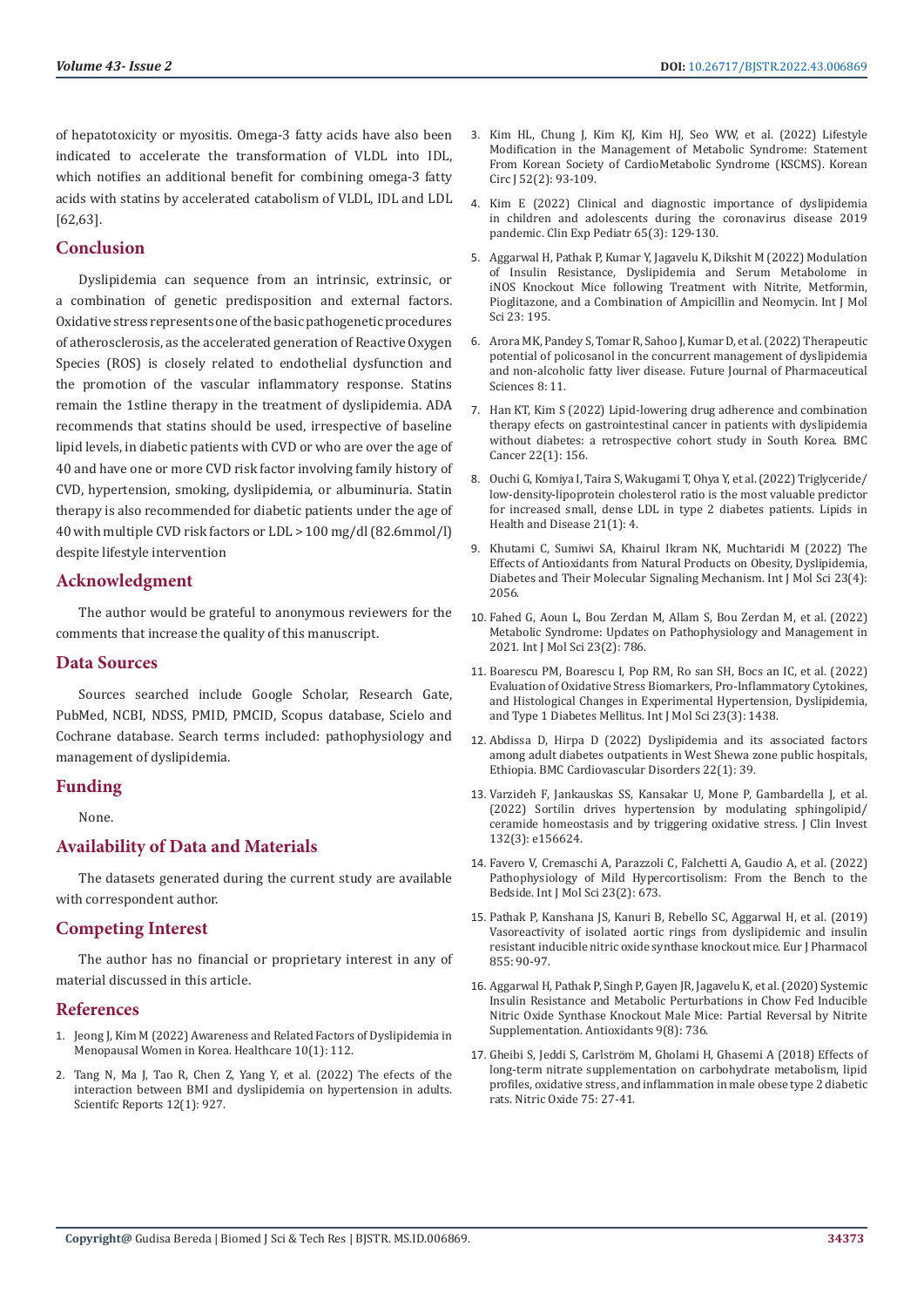- 18. [Kuno T, Hirayama-Kurogi M, Ito S, Ohtsuki S \(2018\) Reduction in hepatic](https://www.nature.com/articles/s41598-018-19545-1)  secondary bile acids caused by short-term antibioticinduced dysbiosis [decreases mouse serum glucose and triglyceride levels. Sci Rep 8: 1-15.](https://www.nature.com/articles/s41598-018-19545-1)
- 19. [Zarrinpar A, Chaix A, Xu ZZ, Chang MW, Marotz CA, et al. \(2018\)](https://www.researchgate.net/publication/326520249_Antibiotic-induced_microbiome_depletion_alters_metabolic_homeostasis_by_affecting_gut_signaling_and_colonic_metabolism)  [Antibiotic-induced microbiome depletion alters metabolic homeostasis](https://www.researchgate.net/publication/326520249_Antibiotic-induced_microbiome_depletion_alters_metabolic_homeostasis_by_affecting_gut_signaling_and_colonic_metabolism)  [by affecting gut signaling and colonic metabolism. Nat Commun 9\(1\):](https://www.researchgate.net/publication/326520249_Antibiotic-induced_microbiome_depletion_alters_metabolic_homeostasis_by_affecting_gut_signaling_and_colonic_metabolism)  [1-13.](https://www.researchgate.net/publication/326520249_Antibiotic-induced_microbiome_depletion_alters_metabolic_homeostasis_by_affecting_gut_signaling_and_colonic_metabolism)
- 20. [Al-Sulaiti H, Diboun I, Agha MV, Mohamed FFS, Atkin S, et al. \(2019\)](https://pubmed.ncbi.nlm.nih.gov/31640727/)  [Metabolic signature of obesity-associated insulin resistance and type 2](https://pubmed.ncbi.nlm.nih.gov/31640727/)  [diabetes. J Transl Med 17\(1\): 348.](https://pubmed.ncbi.nlm.nih.gov/31640727/)
- 21. [Chung S, Kim HJ, Choi HK, Park JH, Hwang JT \(2020\) Comparative study of](https://pubmed.ncbi.nlm.nih.gov/33282249/)  [the effects of diosmin and diosmetin on fat accumulation, dyslipidemia,](https://pubmed.ncbi.nlm.nih.gov/33282249/)  [and glucose intolerance in mice fed a high-fat high-sucrose diet. Food Sci](https://pubmed.ncbi.nlm.nih.gov/33282249/)  [Nutr 8\(11\): 5976-5984.](https://pubmed.ncbi.nlm.nih.gov/33282249/)
- 22. [Hameed A, Mojsak P, Buczynska A, Suleria HAR, Kretowski A, et al.](https://www.ncbi.nlm.nih.gov/pmc/articles/PMC7409008/)  [\(2020\) Altered Metabolome of Lipids and Amino Acids Species: A Source](https://www.ncbi.nlm.nih.gov/pmc/articles/PMC7409008/)  [of Early Signature Biomarkers of T2DM. J Clin Med 9\(7\): 2257.](https://www.ncbi.nlm.nih.gov/pmc/articles/PMC7409008/)
- 23. [Liu L, Zhao J, Zhang R, Wang X, Wang Y, et al. \(2021\) Serum untargeted](https://www.sciencedirect.com/science/article/abs/pii/S0731708521001692)  [metabolomics delineates the metabolic status in different subtypes of](https://www.sciencedirect.com/science/article/abs/pii/S0731708521001692)  [non-alcoholic fatty liver disease. J Pharm Biomed Anal 200\(5\): 114058.](https://www.sciencedirect.com/science/article/abs/pii/S0731708521001692)
- 24. [Brial F, Chilloux J, Nielsen T, Vieira-Silva S, Falony G, et al. \(2021\) Human](https://gut.bmj.com/content/gutjnl/early/2021/05/11/gutjnl-2020-323314.full.pdf)  [and preclinical studies of the host–gut microbiome co-metabolite](https://gut.bmj.com/content/gutjnl/early/2021/05/11/gutjnl-2020-323314.full.pdf)  [hippurate as a marker and mediator of metabolic health. Gut.](https://gut.bmj.com/content/gutjnl/early/2021/05/11/gutjnl-2020-323314.full.pdf)
- 25. [Adeshirlarijaney A, Gewirtz AT \(2020\) Considering gut microbiota in](https://pubmed.ncbi.nlm.nih.gov/32005089/)  [treatment of type 2 diabetes mellitus. Gut Microbes 11\(3\): 253-264.](https://pubmed.ncbi.nlm.nih.gov/32005089/)
- 26. [Yao H, Fan C, Lu Y, Fan X, Xia L, et al. \(2020\) Alteration of gut microbiota](https://pubmed.ncbi.nlm.nih.gov/32586265/)  [affects expression of adiponectin and resistin through modifying DNA](https://pubmed.ncbi.nlm.nih.gov/32586265/)  [methylation in high-fat diet-induced obese mice. Genes Nutr 15\(1\): 12.](https://pubmed.ncbi.nlm.nih.gov/32586265/)
- 27. [Singh V, Yeoh BS, Chassaing B, Xiao X, Saha P, et al. \(2018\) Dysregulated](https://pubmed.ncbi.nlm.nih.gov/30340040/)  [Microbial Fermentation of Soluble Fiber Induces Cholestatic Liver](https://pubmed.ncbi.nlm.nih.gov/30340040/)  [Cancer. Cell 175\(3\): 679-694.e22.](https://pubmed.ncbi.nlm.nih.gov/30340040/)
- 28. [Zou J, Chassaing B, Singh V, Pellizzon M, Ricci M, et al. \(2018\) Fiber-](https://pubmed.ncbi.nlm.nih.gov/29276170/)[Mediated Nourishment of Gut Microbiota Protects against Diet-Induced](https://pubmed.ncbi.nlm.nih.gov/29276170/)  [Obesity by Restoring IL-22-Mediated Colonic Health. Cell Host Microbe](https://pubmed.ncbi.nlm.nih.gov/29276170/)  [23\(1\): 41-53.e4.](https://pubmed.ncbi.nlm.nih.gov/29276170/)
- 29. [Kumar A, Kumar Y, Sevak JK, Kumar S, Kumar N, et al. \(2020\) Metabolomic](https://pubmed.ncbi.nlm.nih.gov/32678274/)  [analysis of primary human skeletal muscle cells during myogenic](https://pubmed.ncbi.nlm.nih.gov/32678274/)  [progression. Sci Rep 10\(1\): 11824.](https://pubmed.ncbi.nlm.nih.gov/32678274/)
- 30. Sook KK (2018) Related Factors of Dyslipidemia among Pre- and Post-Menopausal Women in South Korea-Based on the Data of the Sixth Korea National Health and Nutrition Examination Survey (2013~2015). Asia-Pac J Multimed Serv Converg Art Humanit Soc 8: 139-152.
- 31. [Rhee EJ \(2020\) Prevalence and Current Management of Cardiovascular](https://pubmed.ncbi.nlm.nih.gov/32207267/)  [Risk Factors in Korean Adults Based on Fact Sheets. Endocrinol. Metab](https://pubmed.ncbi.nlm.nih.gov/32207267/)  [35\(1\): 85-94.](https://pubmed.ncbi.nlm.nih.gov/32207267/)
- 32. [Servadei F, Anemona L, Cardellini M, Scimeca M, Montanaro M, et al.](https://pubmed.ncbi.nlm.nih.gov/33957931/)  [\(2021\) The risk of carotid plaque instability in patients with metabolic](https://pubmed.ncbi.nlm.nih.gov/33957931/)  [syndrome is higher in women with hypertriglyceridemia. Cardiovasc.](https://pubmed.ncbi.nlm.nih.gov/33957931/)  [Diabetol 20\(1\): 98.](https://pubmed.ncbi.nlm.nih.gov/33957931/)
- 33. [Ke C, Zhu X, Zhang Y, Shen Y \(2018\) Metabolomic characterization of](https://pubmed.ncbi.nlm.nih.gov/30830367/)  [hypertension and dyslipidemia. Metabolomics 14\(9\): 117.](https://pubmed.ncbi.nlm.nih.gov/30830367/)
- 34. [Eltoft A, Arntzen KA, Wilsgaard T, Mathiesen EB, Johnsen SH \(2018\)](https://pubmed.ncbi.nlm.nih.gov/29453087/)  [Interleukin-6 is an independent predictor of progressive atherosclerosis](https://pubmed.ncbi.nlm.nih.gov/29453087/)  [in the carotid artery: The Troms](https://pubmed.ncbi.nlm.nih.gov/29453087/)ø Study. Atherosclerosis 271: 1-8.
- 35. [Boo S, Yoon YJ, Oh H \(2018\) Evaluating the prevalence, awareness, and](https://pubmed.ncbi.nlm.nih.gov/30572503/)  [control of hypertension, diabetes, and dyslipidemia in Korea using the](https://pubmed.ncbi.nlm.nih.gov/30572503/)  [NHIS-NSC database. Medicine 97\(51\): e13713.](https://pubmed.ncbi.nlm.nih.gov/30572503/)
- 36. [Bull FC, Al-Ansari SS, Biddle S, Borodulin K, Buman M, et al. \(2020\) World](https://pubmed.ncbi.nlm.nih.gov/33239350/) [Health Organization 2020 guidelines on physical activity and sedentary](https://pubmed.ncbi.nlm.nih.gov/33239350/) [behaviour. Br J Sports Med 54\(24\): 1451-1462.](https://pubmed.ncbi.nlm.nih.gov/33239350/)
- 37. [Kim SJ, Kwon OD, Lee EJ, Ock SM, Kim KS \(2021\) Impact of a family](https://pubmed.ncbi.nlm.nih.gov/34324532/) [history of cardiovascular disease on prevalence, awareness, treatment,](https://pubmed.ncbi.nlm.nih.gov/34324532/) [control of dyslipidemia, and healthy behaviors: Findings from the Korea](https://pubmed.ncbi.nlm.nih.gov/34324532/) [National Health and Nutrition Examination Survey. PLoS ONE 16\(17\):](https://pubmed.ncbi.nlm.nih.gov/34324532/) [e0254907.](https://pubmed.ncbi.nlm.nih.gov/34324532/)
- 38. [Zhu D, Chung HF, Dobson AJ, Pandeya N, Giles GG, et al. \(2019\) Age](https://pubmed.ncbi.nlm.nih.gov/31588031/) [at natural menopause and risk of incident cardiovascular disease: A](https://pubmed.ncbi.nlm.nih.gov/31588031/) [pooled analysis of individual patient data. Lancet Public Health 4\(11\):](https://pubmed.ncbi.nlm.nih.gov/31588031/) [e553-e564.](https://pubmed.ncbi.nlm.nih.gov/31588031/)
- 39. [Kuwabara M, Kuwabara R, Niwa K, Hisatome I, Smits G, et al. \(2018\)](https://pubmed.ncbi.nlm.nih.gov/30081468/) [Different Risk for Hypertension, Diabetes, Dyslipidemia, and](https://pubmed.ncbi.nlm.nih.gov/30081468/) [Hyperuricemia According to Level of Body Mass Index in Japanese and](https://pubmed.ncbi.nlm.nih.gov/30081468/) [American Subjects. Nutrients 10\(8\): 1011.](https://pubmed.ncbi.nlm.nih.gov/30081468/)
- 40. [Rawshani A, Rawshani A, Rawshani A, Franz](https://pubmed.ncbi.nlm.nih.gov/30110583/)én S, Sattar N, et al. (2018) [Risk Factors, Mortality, and Cardiovascular Outcomes in Patients with](https://pubmed.ncbi.nlm.nih.gov/30110583/) [Type 2 Diabetes. New Engl J Med 379\(7\): 633-644.](https://pubmed.ncbi.nlm.nih.gov/30110583/)
- 41. [Kim SJ, Kwon OD, Kim KS \(2021\) Prevalence, awareness, treatment, and](https://pubmed.ncbi.nlm.nih.gov/33771170/) [control of dyslipidemia among diabetes mellitus patients and predictors](https://pubmed.ncbi.nlm.nih.gov/33771170/) [of optimal dyslipidemia control: Results from the Korea National Health](https://pubmed.ncbi.nlm.nih.gov/33771170/) [and Nutrition Examination Survey. Lipids Health Dis 20\(1\): 29.](https://pubmed.ncbi.nlm.nih.gov/33771170/)
- 42. [Pan B, Ge L, Xun YQ, Chen YJ, Gao CY, et al. \(2018\) Exercise training](https://pubmed.ncbi.nlm.nih.gov/30045740/) [modalities in patients with type 2 diabetes mellitus: A systematic review](https://pubmed.ncbi.nlm.nih.gov/30045740/) [and network meta-analysis. Int J Behav Nutr Phys Act 15\(1\): 72.](https://pubmed.ncbi.nlm.nih.gov/30045740/)
- 43. [Yang DK, Kang HS \(2018\) Anti-diabetic effect of cotreatment with](https://pubmed.ncbi.nlm.nih.gov/29462848/) [quercetin and resveratrol in streptozotocin-induced diabetic rats.](https://pubmed.ncbi.nlm.nih.gov/29462848/) [Biomol Ther 26\(2\): 130-138.](https://pubmed.ncbi.nlm.nih.gov/29462848/)
- 44. [Dal S, Sigrist S \(2016\) The Protective Effect of Antioxidants Consumption](https://www.ncbi.nlm.nih.gov/pmc/articles/PMC5456287/) [on Diabetes and Vascular Complications. Diseases 4\(3\): 24.](https://www.ncbi.nlm.nih.gov/pmc/articles/PMC5456287/)
- 45. [Shabbir U, Rubab M, Daliri EB, Chelliah R, Javed A, et al. \(2021\) Curcumin,](https://pubmed.ncbi.nlm.nih.gov/33445760/) [Quercetin, Catechins and Metabolic Diseases: The Role of Gut Microbiota.](https://pubmed.ncbi.nlm.nih.gov/33445760/) [Nutrients 13\(1\): 206.](https://pubmed.ncbi.nlm.nih.gov/33445760/)
- 46. [Pizzino G, Irrera N, Cucinotta M, Pallio G, Mannino F, et al. \(2017\)](https://pubmed.ncbi.nlm.nih.gov/28819546/) [Oxidative Stress: Harms and Benefits for Human Health. Oxid Med Cell](https://pubmed.ncbi.nlm.nih.gov/28819546/) [Longev 2017: 8416763.](https://pubmed.ncbi.nlm.nih.gov/28819546/)
- 47. [Ren W, Xia Y, Chen S, Wu G, Bazer FW, et al. \(2019\) Glutamine Metabolism](https://www.ncbi.nlm.nih.gov/pmc/articles/PMC6416106/) [in Macrophages: A Novel Target for Obesity/Type 2 Diabetes Adv Nutr](https://www.ncbi.nlm.nih.gov/pmc/articles/PMC6416106/) [10\(2\): 321-330.](https://www.ncbi.nlm.nih.gov/pmc/articles/PMC6416106/)
- 48. [Wu H, Ballantyne CM \(2020\) Metabolic Inflammation and Insulin](https://pubmed.ncbi.nlm.nih.gov/32437299/) [Resistance in Obesity. Circ Res 126\(11\): 1549-1564.](https://pubmed.ncbi.nlm.nih.gov/32437299/)
- 49. [Na IJ, Park JS, Park SB \(2019\) Association between abdominal obesity](https://www.ncbi.nlm.nih.gov/pmc/articles/PMC6887768/) [and oxidative stress in Korean adults. Korean J Fam Med 40\(6\): 395-398.](https://www.ncbi.nlm.nih.gov/pmc/articles/PMC6887768/)
- 50. [Luc K, Schramm-Luc A, Guzik TJ, Mikolajczyk TP \(2019\) Oxidative](https://pubmed.ncbi.nlm.nih.gov/32084643/) [stress and inflammatory markers in prediabetes and diabetes. J Physiol](https://pubmed.ncbi.nlm.nih.gov/32084643/) [Pharmacol 70\(6\): 809-824.](https://pubmed.ncbi.nlm.nih.gov/32084643/)
- 51. [Li K, Deng Y, Deng G, Chen P, Wang Y, et al. \(2020\) High cholesterol](https://pubmed.ncbi.nlm.nih.gov/32197645/) [induces apoptosis and autophagy through the ROS-activated AKT/](https://pubmed.ncbi.nlm.nih.gov/32197645/) [FOXO1 pathway in tendon-derived stem cells. Stem Cell Res Ther 11\(1\):](https://pubmed.ncbi.nlm.nih.gov/32197645/) [131.](https://pubmed.ncbi.nlm.nih.gov/32197645/)
- 52. [Kan NW, Lee MC, Tung YT, Chiu CC, Huang CC, et al. \(2018\) The synergistic](https://pubmed.ncbi.nlm.nih.gov/30249003/) [effects of resveratrol combined with resistant training on exercise](https://pubmed.ncbi.nlm.nih.gov/30249003/) [performance and physiological adaption. Nutrients 10\(10\): 1360.](https://pubmed.ncbi.nlm.nih.gov/30249003/)
- 53. [Movahed A, Raj P, Nabipour I, Mahmoodi M, Ostovar A \(2020\) Efficacy](https://pubmed.ncbi.nlm.nih.gov/31935938/) [and Safety of Resveratrol in Type 1 Diabetes. Nutrients 12\(1\): 161.](https://pubmed.ncbi.nlm.nih.gov/31935938/)